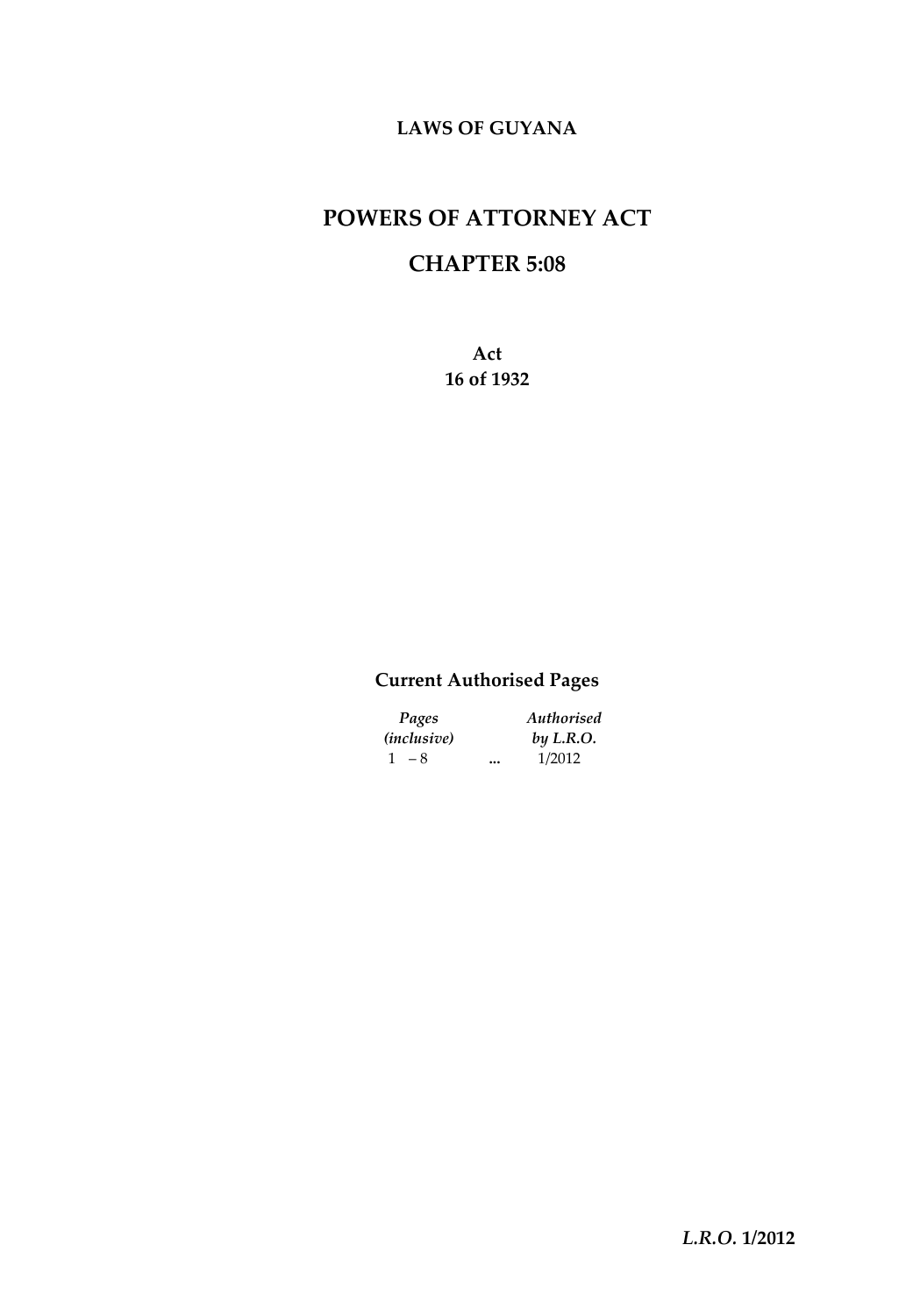## **LAWS OF GUYANA**

**Note**

**on**

**Subsidiary Legislation**

**This Chapter contains no subsidiary legislation.**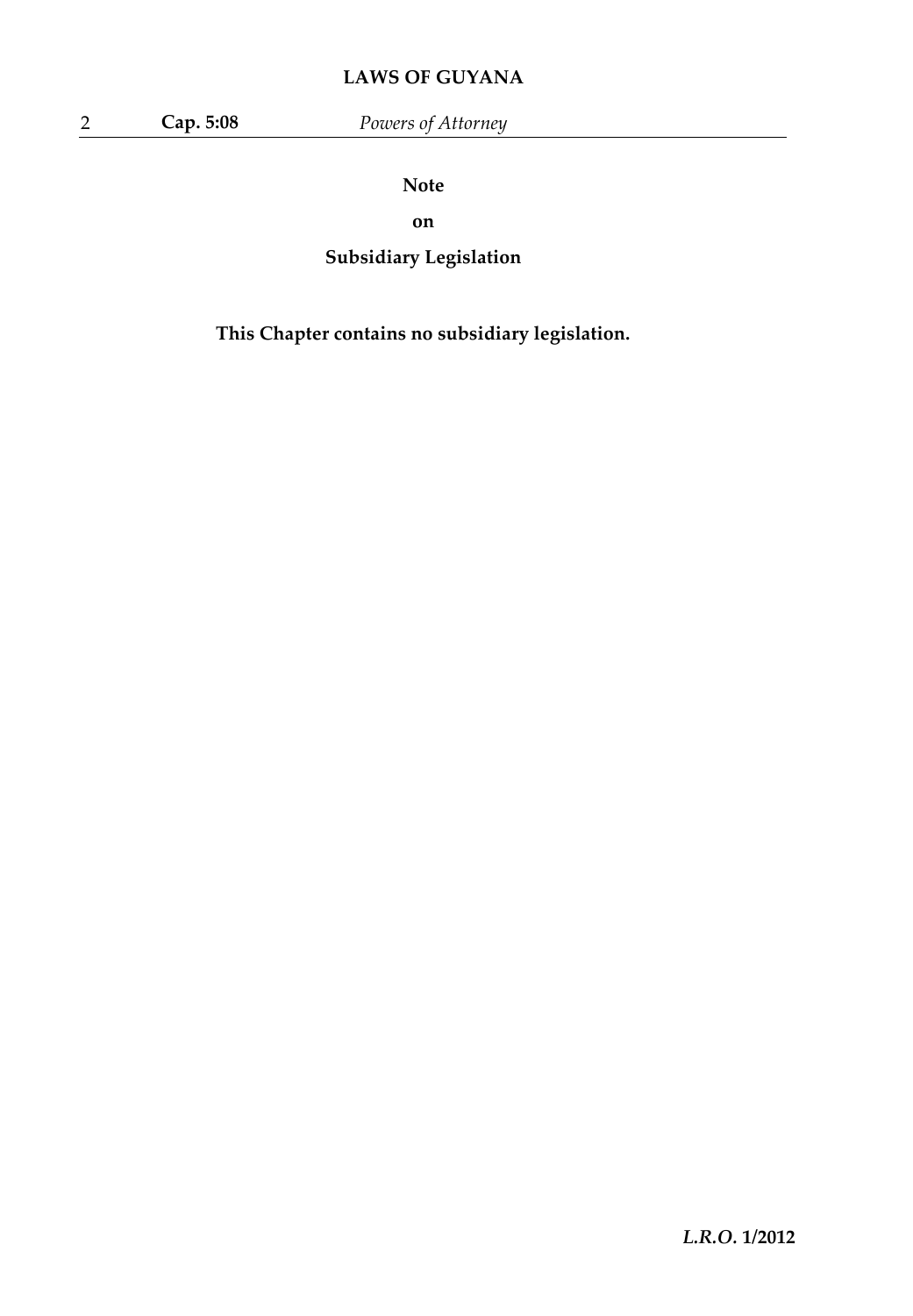## **CHAPTER 5:08**

## **POWERS OF ATTORNEY ACT**

## ARRANGEMENT OF SECTIONS

#### **SECTION**

- 1. Short title.
- 2. Interpretation.
- 3. Power of attorney to be recorded.
- 4. Execution under power of attorney.
- 5. Payment by attorney under power without notice of death, etc.
- 6. Effect of irrevocable power of attorney for value.
- 7. Effect of power of attorney irrevocable for a fixed time.
- 8. Devolution of power of attorney given to a purchaser.
- 9. Power of attorney granted by married woman.
- 10. Duration of recorded power.
- 11. Revocation of power.

| c. $257$<br>1953 Ed.<br>c.33<br>16 of 1932 |      | An Act to make provision with respect to the recording of |
|--------------------------------------------|------|-----------------------------------------------------------|
|                                            |      | Powers of Attorney, their effect and their revocation.    |
|                                            |      | [14 <sup>th</sup> MAY, 1932]                              |
| Short title.                               | Act. | 1. This Act may be cited as the Powers of Attorney        |
| Interpretation.                            |      | 2. In this $Act-$                                         |

"property" includes immovable and movable property, and any debt, and any thing in action, and any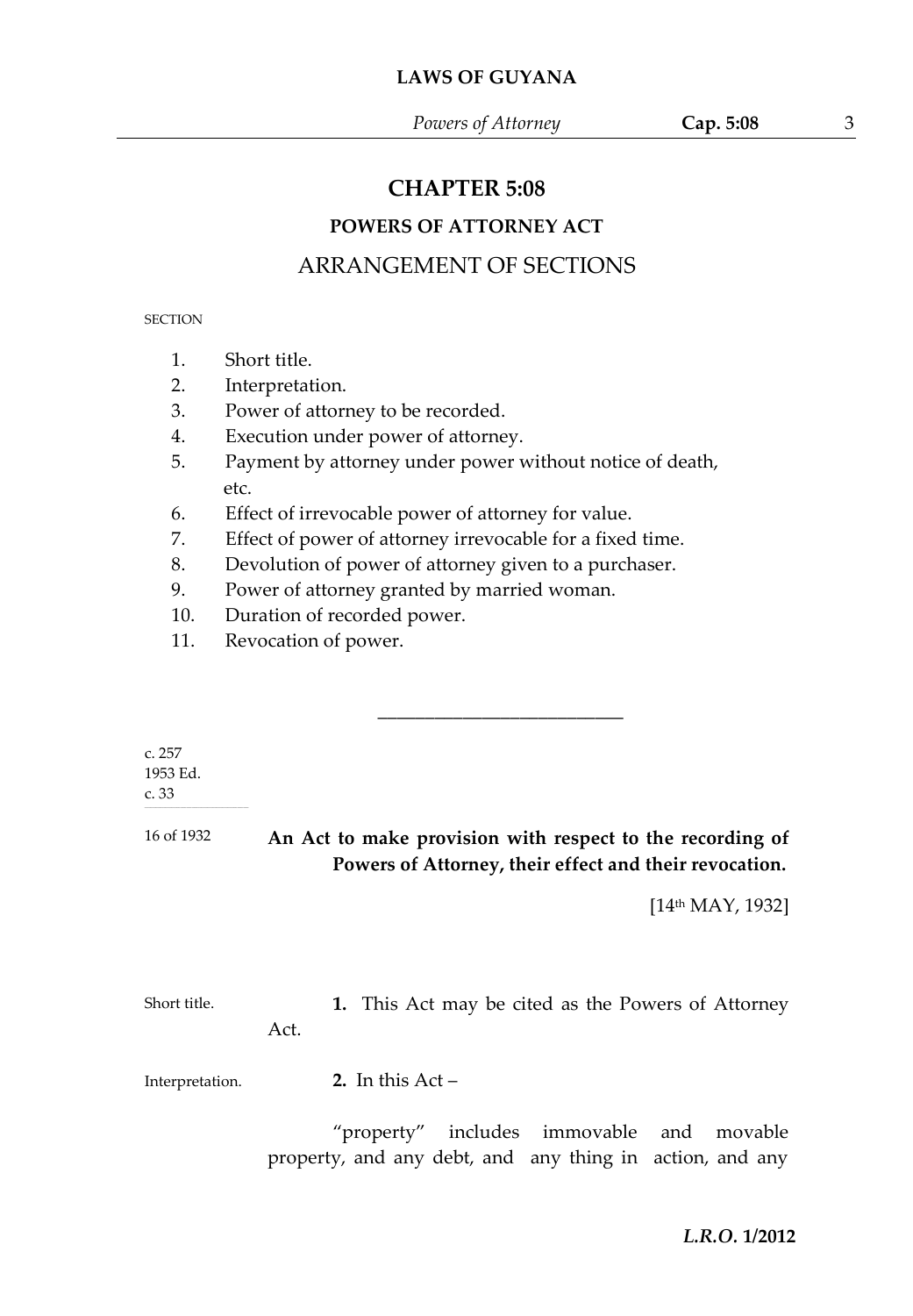other right or interest in the nature of property, whether in possession or not;

"purchaser" includes a lessee or mortgagee, or an intending purchaser, lessee or mortgagee, or other person, who, for valuable consideration, takes or deals for property, and "purchase" has a meaning corresponding with that of purchaser.

**3.** A power of attorney (other than a power *ad lites* or a special power providing for the passing of a transport, or for the execution or assignment of a particular mortgage or lease or for the cancellation of a mortgage, or a power providing for the obtaining or recording of probate or letters of administration and for no other purpose) whether made within or without the limits of Guyana, shall be proved and filed as of record or proved and recorded in the Deeds Registry, and an act done in pursuance of such a power shall not be valid, and such a power shall not be admitted in evidence in any suit, action or other proceeding unless the same be proved and filed as of record, or proved and recorded, in the Deeds Registry.

Execution under power of attorney.

Power of attorney to be recorded.

> **4.** (1) The donee of a power of attorney may, if he thinks fit, execute or do any assurance, instrument, or thing in and with his own name and signature , and under his own seal, where sealing is required, by the authority of the donor of the power; and every assurance, instrument, and thing so executed and done shall be as effectual in law, to all intents, as if it had been executed or done by the donee of the power in the name and with the signature and seal of the donor thereof.

> (2) This section applies to powers of attorney created by instruments executed either before or after the commencement of this Act.

Payment by attorney under

**5.** (1) Any person making any payment or doing any act, in good faith, in pursuance of a power of attorney, shall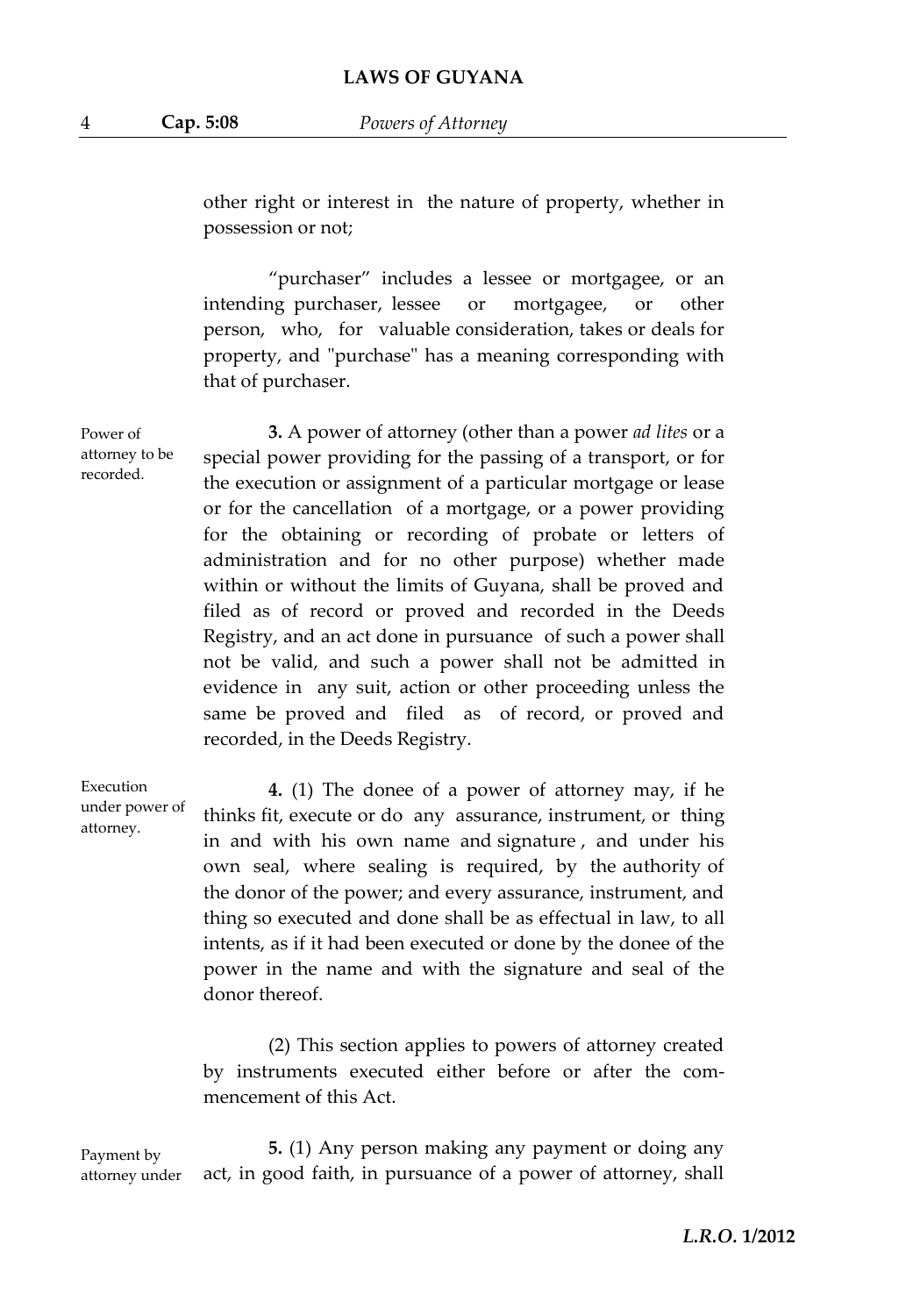power without notice of death, etc.

not be liable in respect of the payment or act by reason that before the payment or act the donor of the power had died or become subject to disability or insolvent, or had revoked the power, if the fact of death, disability, insolvency or revocation was not at the time of the payment or act known to the person making or doing the same.

(2) A statutory declaration by an attorney to the effect that he has not received any notice or information of the revocation of such power of attorney by death or otherwise shall, if made immediately before or within three months after any such payment or act as aforesaid, be taken to be conclusive proof of such non-revocation at the time when the power of attorney is a corporation aggregate, the officer appointed to act for the corporation in the execution of the power may make the statutory declaration in like manner as if that officer had been the donee of the power. Where probate or letters of administration have been granted to any person, as attorney for some other person, this section applies as if the payment made or acts done under the grant had been made or done under a power of attorney. such payment or act was made or done. Where the donee of

(3) This section does not affect any right against the payee of any person interested in any money so paid; and that person shall have the like remedy against the payee as he would have had against the payer if the payment had not been made by him.

(4) This section applies to payments and acts made and done before or after the commencement of this Act.

Effect of irrevocable power of attorney for value.

6. If a power of attorney given for valuable consideration is in the instrument creating the power expressed to be irrevocable, then in favour of a purchaser –

> (a) the power shall not be revoked at any time either by anything done by the donor of the power without the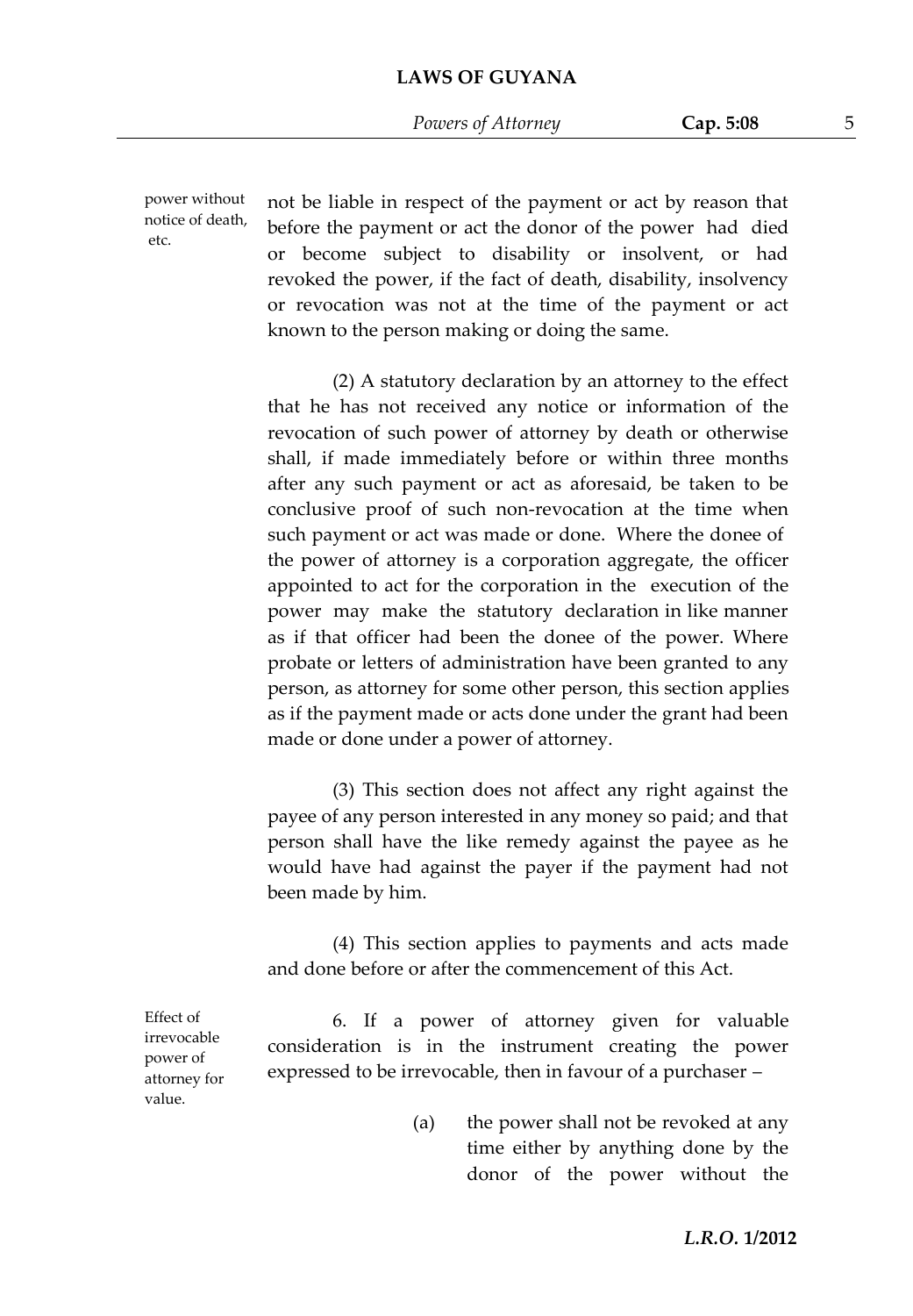concurrence of the donee of the power, or by the death, disability or insolvency of the donor of the power; and

- (b) any act done at any time by the the power shall be as valid as if anything done by the donor of the power without the concurrence of the donee of the power, or the death, disability or insolvency of the donor of the power, had not been done or happened ; and donee of the power in pursuance of
- (c) neither the donee of the power nor the purchaser shall at any time be prejudicially affected by notice of power without the concurrence of the donee of the power, or of the death, disability or insolvency of the donor of the power. anything done by the donor of the

Effect of power of attorney irrevocable for a fixed time.

**7**. If a power of attorney, whether given for valuable consideration or not is in the instrument creating the power expressed to be irrevocable for a fixed time therein specified, not exceeding one year from the date of the instrument, then in favour of a purchaser –

- (a) the power shall not be revoked for and during that fixed time either by anything done by the donor of the power without the concurrence of the donee of the power, or by the death, disability or insolvency of the donor of the power; and
- (b) any act done within that fixed time by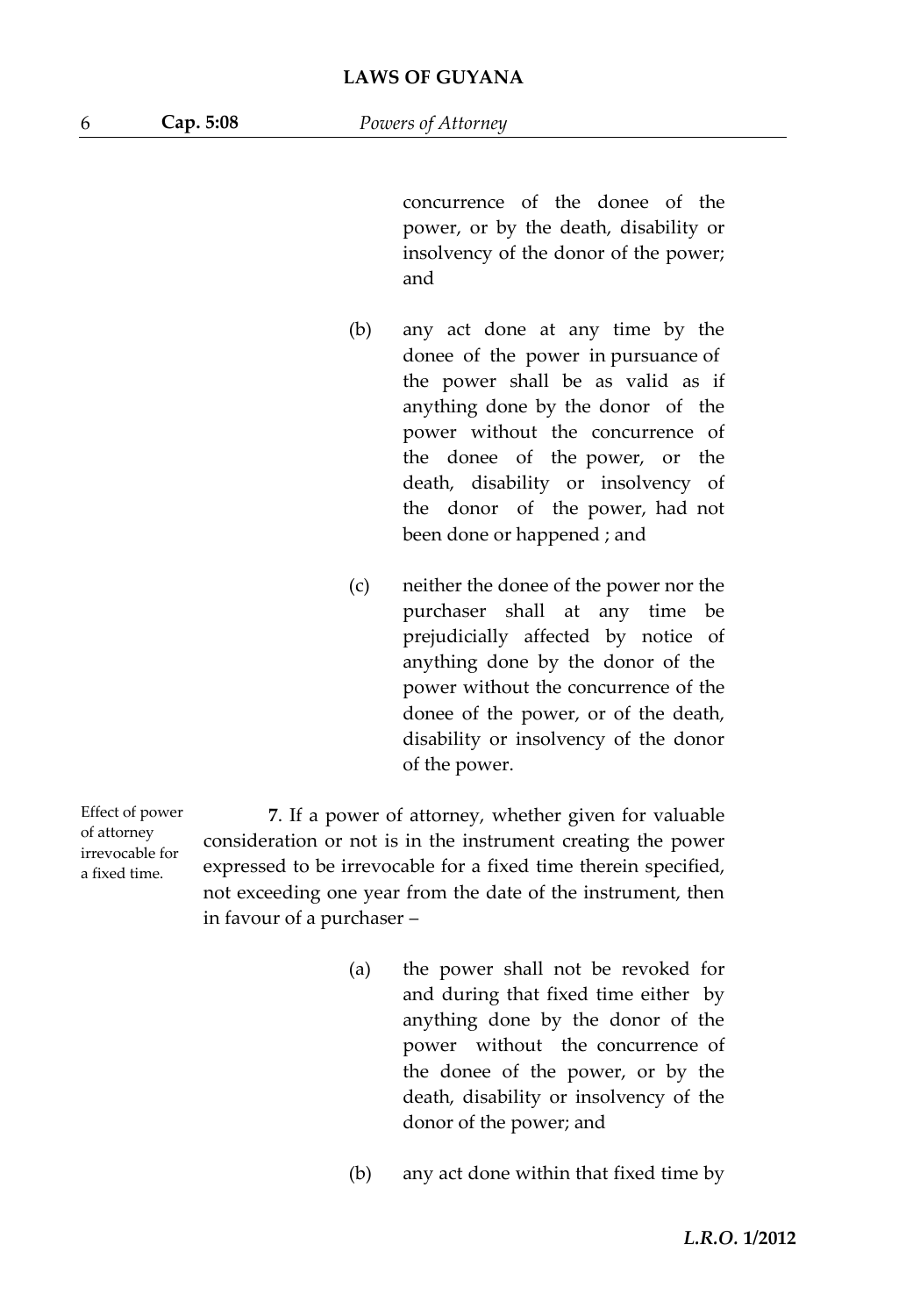the donee of the power in pursuance of the power shall be as valid as if anything done by the donor of the power without the concurrence of the donee of the power, or the death, disability or insolvency of the donor of the power, had not been done or happened ; and

(c) neither the donee of the power, nor the purchaser, shall at any time be prejudicially affected by notice either during or after that fixed time of anything done by the donor of the power during the fixed time without the concurrence of the donee of the power, or of the death, disability, or insolvency of the donor of the power, within that fixed time.

Devolution of power of attorney given to a purchaser.

**8.** A power of attorney given for valuable consideration may be given to a purchaser of property or any interest therein, and to the persons deriving title under him thereto, and those persons shall be the duly constituted attorneys for all the purposes of the power, but without prejudice to any right to appoint substitutes given by the power.

Power of attorney granted by married woman.

**9.** A married woman has power, as if she were unmarried and of full age, by deed to appoint an attorney on her behalf for the purpose of executing any deed or doing any other act which she might herself execute or do, and the provisions of this Act relating to instruments creating powers of attorney apply thereto.

Duration of recorded power.

**10.** A power of attorney, not falling within the provisions of sections 5 and 6 hereof, heretofore or hereafter recorded in the Deeds Registry, shall, unless a contrary intention appears therein, continue in force until the